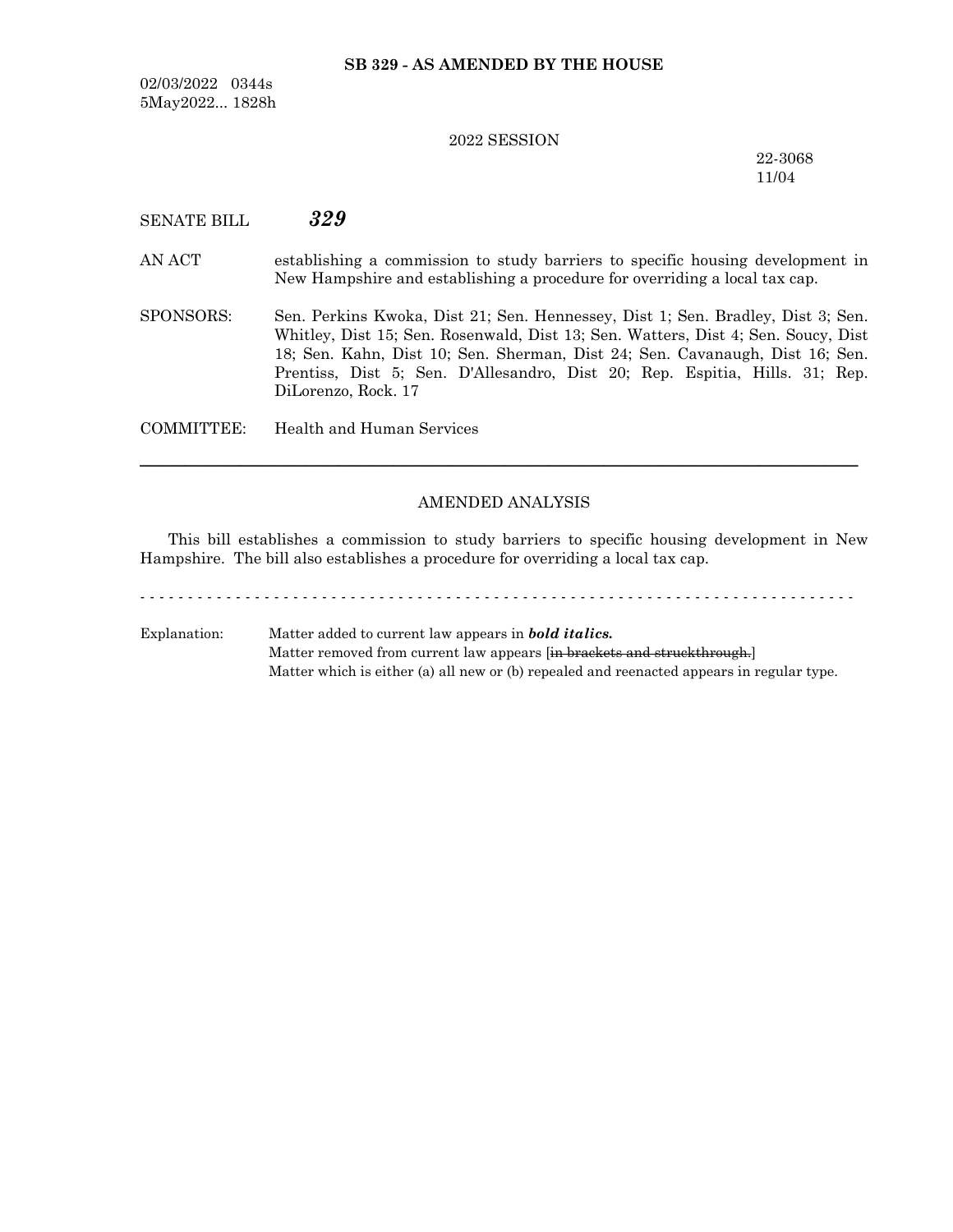### **SB 329 - AS AMENDED BY THE HOUSE**

02/03/2022 0344s 5May2022... 1828h 22-3068

11/04

### STATE OF NEW HAMPSHIRE

*In the Year of Our Lord Two Thousand Twenty Two*

## AN ACT establishing a commission to study barriers to specific housing development in New Hampshire and establishing a procedure for overriding a local tax cap.

*Be it Enacted by the Senate and House of Representatives in General Court convened:*

| 1                | 1 New Section; Commission Established. Amend RSA 674 by inserting after section 61 the             |
|------------------|----------------------------------------------------------------------------------------------------|
| $\boldsymbol{2}$ | following new section:                                                                             |
| 3                | 674:61-a Commission Established.                                                                   |
| 4                | L.<br>There is established a commission to study barriers to housing development in New            |
| 5                | Hampshire, including workforce and middle-income housing.                                          |
| 6                | II. The members of the commission shall be as follows:                                             |
| 7                | (a) One member of the senate, appointed by the president of the senate.                            |
| 8                | (b) One member of the house of representatives, appointed by the speaker of the house of           |
| 9                | representatives.                                                                                   |
| 10               | (c) One representative of the New Hampshire Housing Finance Authority, appointed by                |
| 11               | the authority.                                                                                     |
| 12               | One representative of New Hampshire Legal Assistance, appointed by the<br>(d)                      |
| 13               | organization.                                                                                      |
| 14               | One representative of the New Hampshire Association of Realtors, appointed by the<br>(e)           |
| 15               | organization.                                                                                      |
| 16               | (f) One representative of a local housing authority, appointed by the governor.                    |
| 17               | (g) One workforce housing developer, appointed by the governor.                                    |
| 18               | One representative of the Business and Industry Association, appointed by the<br>(h)               |
| 19               | association.                                                                                       |
| 20               | III. Legislative members of the commission shall receive mileage at the legislative rate when      |
| 21               | attending to the duties of the commission.                                                         |
| 22               | The commission shall study barriers to housing development in New Hampshire,<br>IV.                |
| 23               | including workforce and middle-income housing, manufactured housing, and 3-D printed houses.       |
| 24               | V. The members of the commission shall elect a chairperson from among the members. The             |
| 25               | first meeting of the commission shall be called by the senate member. The first meeting of the     |
| 26               | commission shall be held within 45 days of the effective date of this section. Four members of the |
| 27               | commission shall constitute a quorum.                                                              |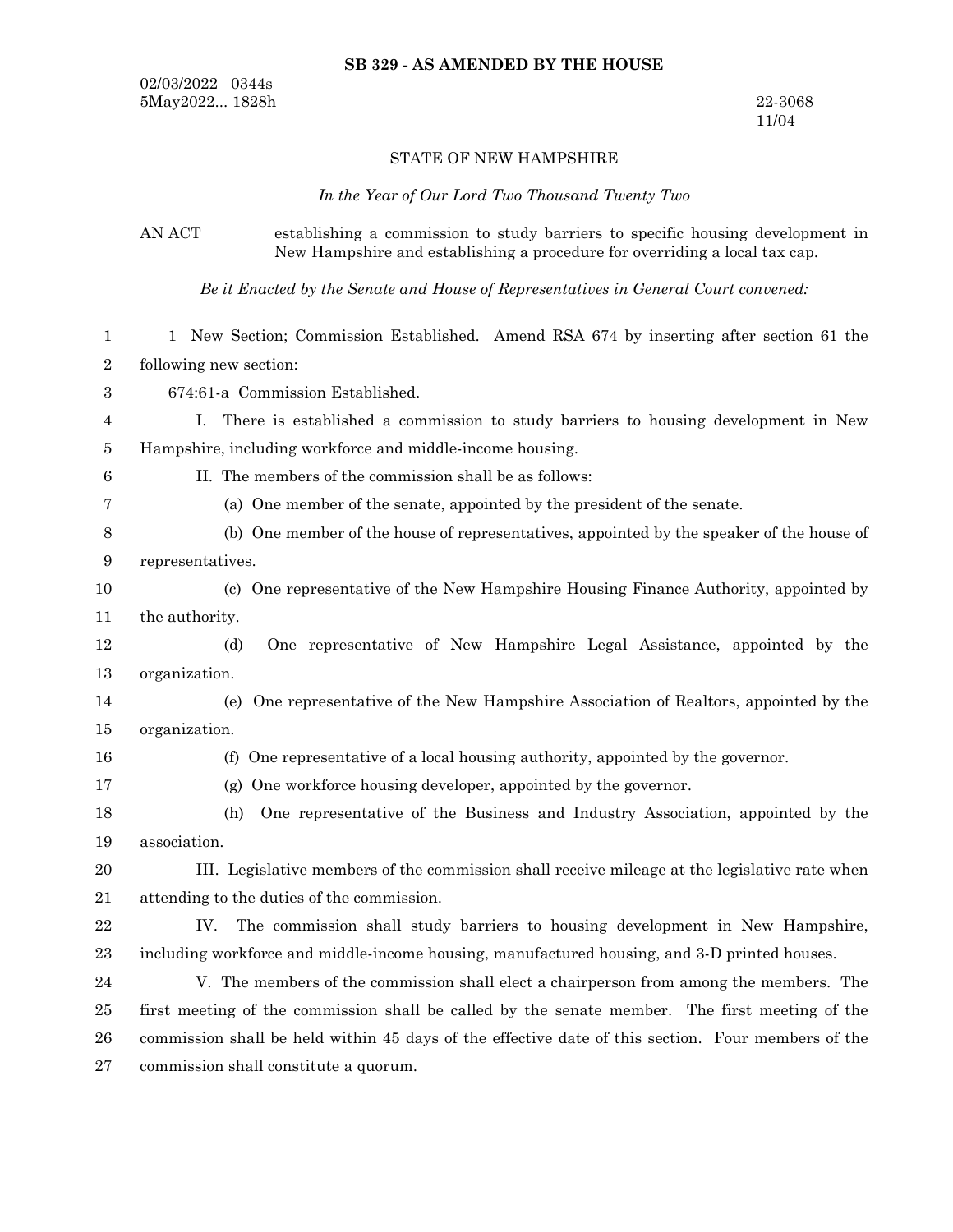#### **SB 329 - AS AMENDED BY THE HOUSE - Page 2 -**

VI. The commission shall report its findings and any recommendations for proposed legislation to the president of the senate, the speaker of the house of representatives, the senate clerk, the house clerk, the governor, and the state library on or before November 1, 2022. 1 2 3

2 Repeal. RSA 674:61-a, relative to barriers to housing development in New Hampshire, including workforce and middle-income housing, is repealed. 4 5

3 Municipal Budget Law; Method to Override Local Tax Cap. RSA 32:5-b, III is repealed and reenacted to read as follows: 6 7

III. The legislative body may override the cap by the usual procedures applicable to annual meetings of the legislative body, provided that: when a proposed appropriation will cause the amount of local taxes raised by the town or district to exceed the tax cap under paragraphs I and I-a or the total amount already raised and appropriated has caused the amount of local taxes raised by the town or district to exceed the tax cap under paragraphs I and I-a, voting on the appropriation question shall be by ballot, but the question shall not be placed on the official ballot used to elect officers, except in the case of a legislative body that uses an official ballot form of meeting under RSA 40:13 or under a charter adopted pursuant to RSA 49-D. If a 3/5 majority or the super majority as determined under a charter pursuant to RSA 49-D of those voting on the question vote "yes,'' the appropriation is approved. Only votes in the affirmative or negative shall be included in the calculation of the 3/5 majority or the super majority as determined under a charter pursuant to RSA 49-D. 8 9 10 11 12 13 14 15 16 17 18 19

(a) For warrant articles proposing bonds, notes, or other multi-year expenditures, only the first year estimated costs shall be used in counting appropriations for the tax cap under paragraphs I and I-a. 20 21 22

(b) When using the official ballot form of meeting under RSA 40:13, if the warrant article for the operating budget results in appropriations exceeding the tax cap under paragraphs I and I-a and receives less than 3/5 majority "yes" vote, the adopted operating budget shall be reduced by appropriations already raised to remain compliant with the tax cap under paragraphs I and I-a. 23 24 25 26

(c) School districts that have adopted the school administrative unit (SAU) alternative budget procedure under RSA 194-C:9-b shall place the warrant article for the SAU budget at the beginning of school district warrant, immediately after any warrant articles proposing bonds or notes. For school districts using a traditional meeting and when the outcome of the SAU budget vote is pending on balloting from the other school districts in the SAU, the higher of the school district's assigned portion of the proposed SAU budget or the school district's assigned portion of the adjusted SAU budget shall be assumed as raised and appropriated for the purpose of determining when the override provisions under paragraph III apply. 27 28 29 30 31 32 33 34

4 Effective Date. 35

36

I. Section 2 of this act shall take effect November 1, 2022.

II. Section 3 of this act shall take effect 60 days after its passage. 37